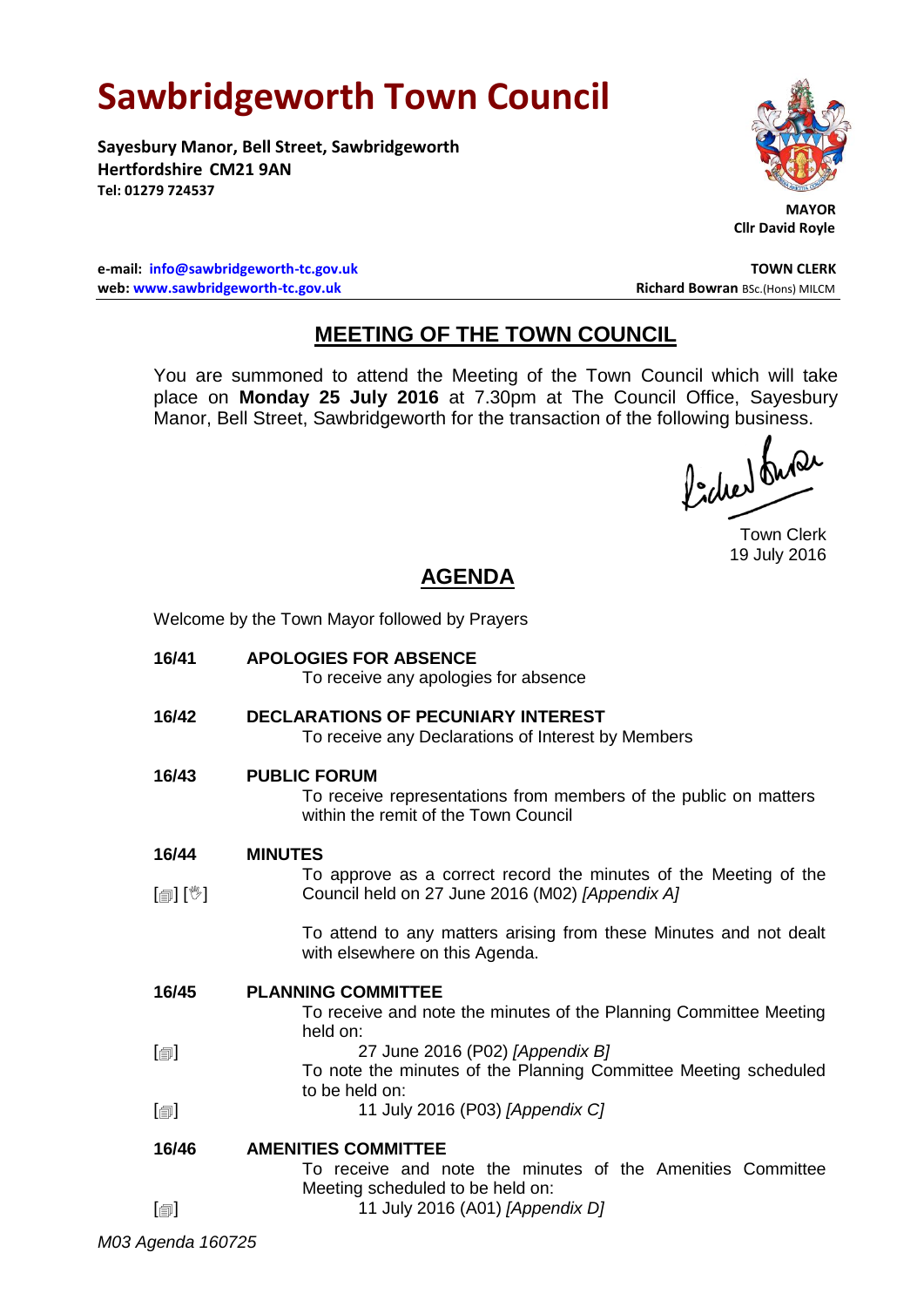*M03 Agenda 160725*